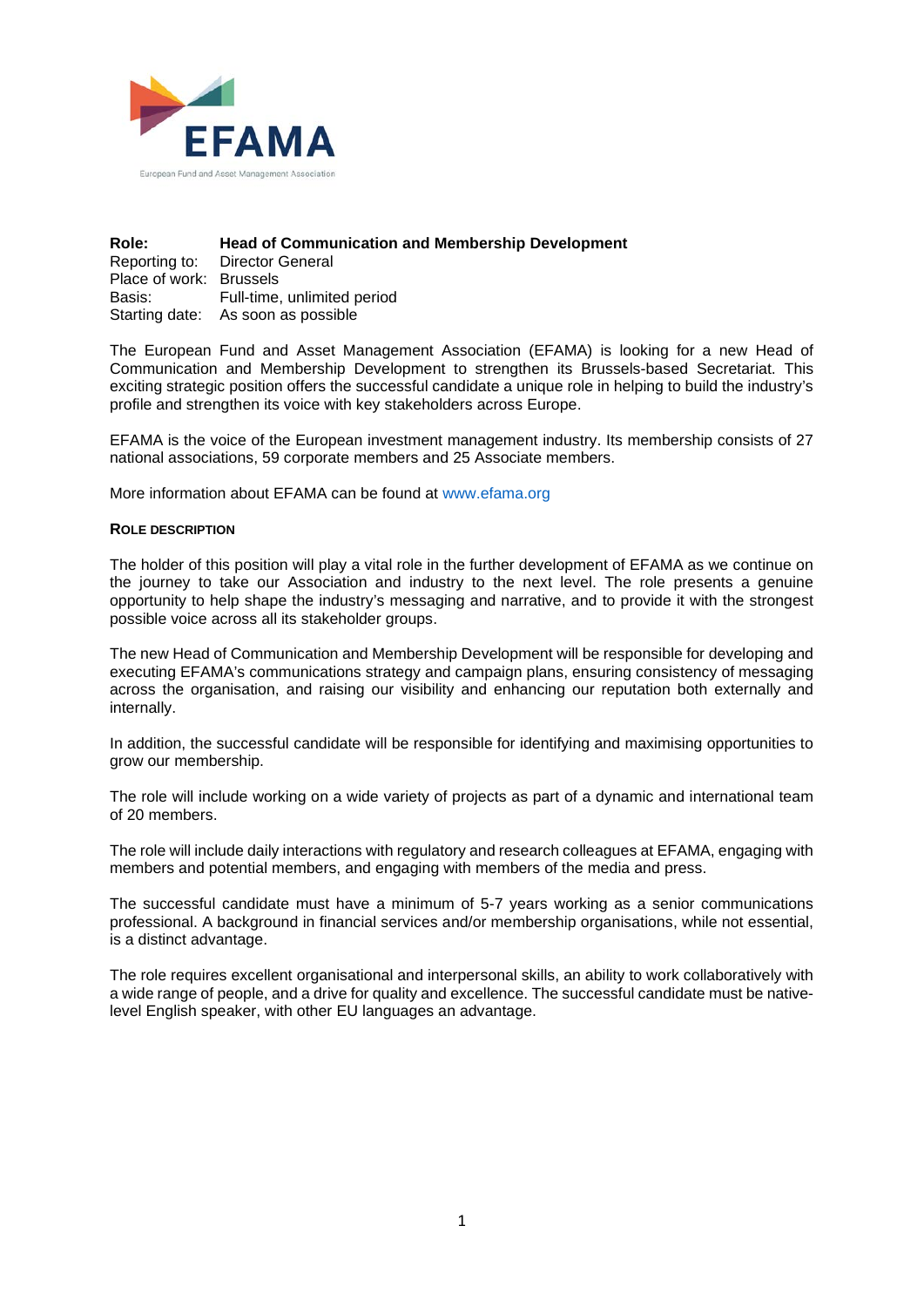

### **KEY RESPONSIBILITIES**

### **Communication**

- Develop and execute EFAMA's overall communications strategy and campaigns that support our advocacy objectives
- Work closely with the Director General and the EFAMA senior team to help shape and position effectively the industry's narrative and core messaging
- Lead in the development of a wide range of communications materials such as annual reviews, key policy messages, press releases, industry articles and by-lines, speeches, corporate presentations, and all other appropriate communication tools, with the full support of our regulatory team
- Ensure that EFAMA is being positioned effectively and frequently across the European mainstream business and financial and industry media
- Develop communications and thought leadership ideas, content, and media commentary opportunities - and ensure that EFAMA is reacting in a timely manner to the evolving regulatory and communications landscape
- Develop our annual programme of events; also ensuring our active presence at selected highlevel industry stakeholder events
- Social media manage media accounts such as LinkedIn and Twitter: monitor and analyse traffic and conduct trainings for staff as needed
- Website lead on keeping website content relevant
- Audio-visual: lead on the production of infographics, video interviews, webinars, etc.
- Brand identity: ensure brand consistency and recognition

# **Membership development**

- Develop and execute a strategy to grow membership and increase retention
- Ongoing evaluation of membership benefits for Associate members, including proposing changes when necessary
- Lead in the creation and development of membership and marketing material

# **REQUIREMENTS**

- 5 to 7 years of relevant communications experience, preferably within a financial services environment and/or a European membership organisation
- Experience of developing and implementing communications, and social media strategies
- Native-level English speaker; other European languages are an advantage
- Excellent communication skills, verbal, written and presentational
- Strong project management and organisational skills and ability to cope with tight deadlines and a complex workload
- Track record of working closely with Board, C-Suite, and senior management
- High level of accuracy and attention to detail
- Highly proactive, self-motivated, result-oriented, creative and enthusiastic
- Strong interpersonal skills with the ability to persuade
- Strong team player
- Computer and social media literacy